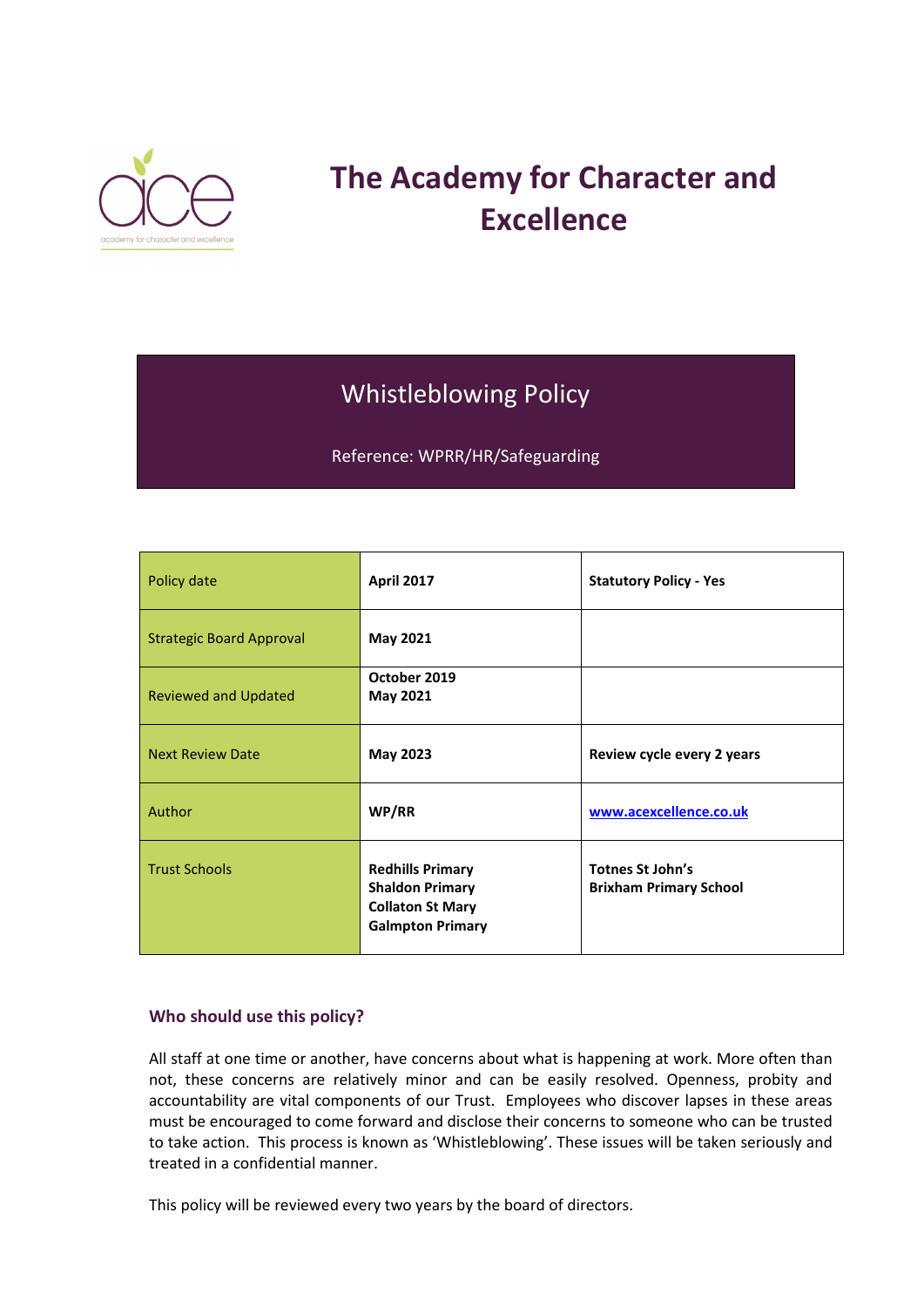### **Contents**

#### *John 10:10*

#### *I have come that they may have life, and have it to the full.*

Our school's approach to Whistleblowing follows that of the Church of England Education Office in that it seeks to be faith-sensitive and inclusive. It is underpinned by Our Vision of *'Life in all its fulness* and ensures that all of school life incorporates the values of the Christian Faith. These values are central to all that we do and determine how we will implement all policies and procedures. We want to ensure that through our gateways of citizenship, leadership, expression, exploration and flourishing, all pupils and adults are shown how to be compassionate, passionate, honest, inspiring and responsible individuals. By starting with our vision, we aim to ensure that all members of our school community understand our expectations, our practise and the ways in which we will implement this policy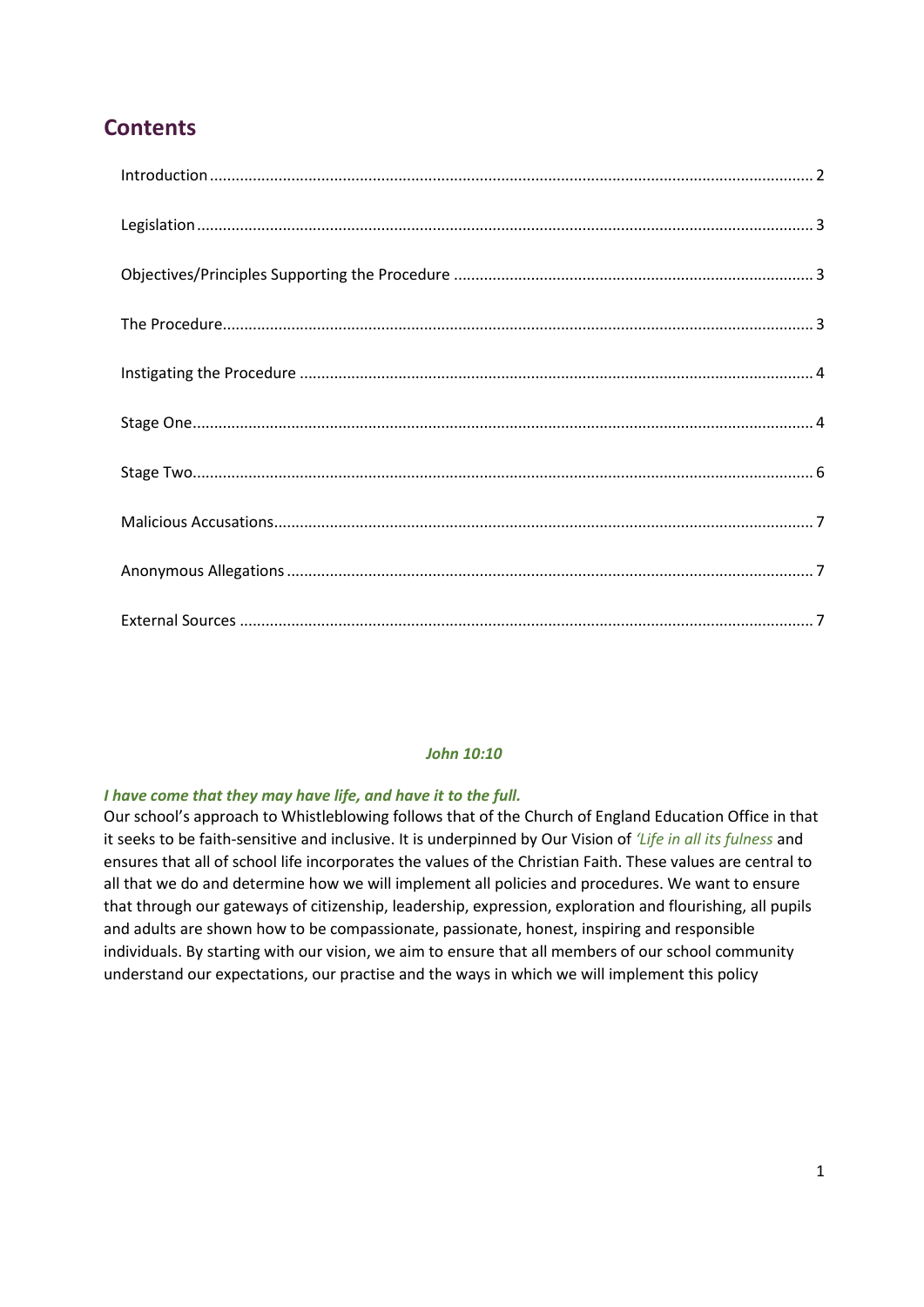#### <span id="page-2-0"></span>**Introduction**

The Academy for Character and Excellence is committed to the highest possible standards of openness, probity and accountability. In line with that commitment, staff, governors, directors, volunteers and others that we deal with, who have serious concerns about any aspect of the Trust are encouraged to voice those concerns.

This policy describes how anyone can raise any concerns they may have about working practices and who should be informed about the concerns. It may be that issues raised via this policy will be addressed via other procedures, e.g. anti-fraud and corruption, grievance, disciplinary, harassment and safeguarding/child protection procedures.

Staff and local committees are often the first to realise that there may be something seriously wrong within the Trust. However, they may not express their concerns because they feel that speaking up would be disloyal to their colleagues or to the Trust. They may also fear harassment or victimisation. In these circumstances it may be easier to ignore the concern rather than report what may just be a suspicion of malpractice. This policy makes it clear that concerns may be reported without fear of repercussions or detrimental treatment.

This Whistleblowing Procedure is intended to encourage and enable staff, governors and directors to raise serious concerns within the Trust rather than overlooking a problem or raising the matter externally.

The procedure applies to all staff, governors, directors, members, volunteers and those contractors working for the Trust. It also covers suppliers and those providing services to the Trust.

There are existing procedures within the Trust to enable individuals to lodge a grievance or a complaint. The Whistleblowing Procedure is intended to cover major concerns that fall outside the scope of other procedures.

These include:

- possible fraud and corruption
- the unauthorised use of Trust funds
- failure to comply with Standing Orders and Financial Regulations
- failure to comply with Codes of Practice
- conduct, which is a criminal offence
- disclosures related to miscarriages of justice
- health and safety risks, including risks to pupils, the public as well as other colleagues
- damage to the environment
- breach of a legal obligation
- bribery
- negligence
- breach of our internal policies and procedures
- conduct likely to damage our reputation
- unauthorised disclosure of confidential information
- examination fraud
- modern slavery
- the deliberate concealment of any of the above matters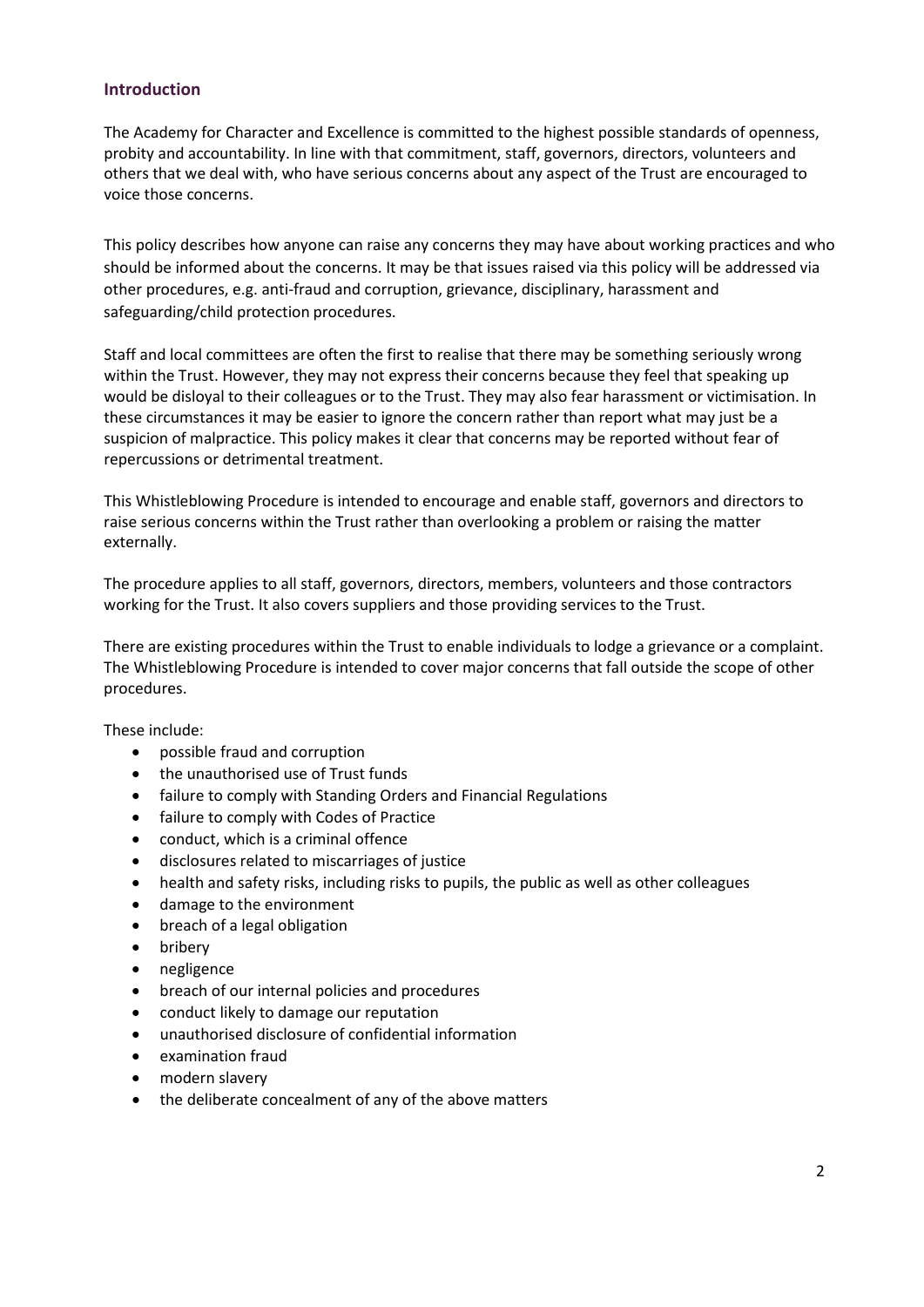#### <span id="page-3-0"></span>**Legislation**

Part IVA of the Employment Rights Act 1996 ('the Act'), as inserted by the Public Interest Disclosure Act 1998, is designed to protect 'whistle blowers' from detriment and unfair dismissal. The people protected by the Act include workers, employees, volunteers, third party contractor staff, agency workers and work experience staff and their providers.

#### <span id="page-3-1"></span>**Objectives/Principles Supporting the Procedure**

- 1. Create an ethical, open culture:
	- Write, publish and communicate a code of conduct and Trust values.
- 2. Establish safe routes for communications of concerns:
	- Ensure everyone understands who they can approach if they have any concerns about any suspected wrongdoing.
- 3. Protect the whistle blower:
	- Make it clear that the Trust will support and not subject any employee reporting a concern to any detriment provided any claim is made in good faith.
- 4. Establish a fair and impartial investigative procedure:
	- Make sure that the Trust responds to the concern by focusing on the problem, rather than denigrating the messenger.
- 5. Remind staff of the duty of confidentiality:
	- The duty of fidelity is implied by the law in every contract of employment and prohibits employees from publicly disclosing employers' confidential information, unless it is in the public interest that information is disclosed or unless the Trust fails to properly consider or deal with the issue.
- 6. Safeguard against abuse of the procedure:
	- Ensure that the malicious raising of unfounded allegations is recognised as a disciplinary offence.
- 7. Uphold the right to disclose a concern:
	- The individual member of staff has the right to disclose a concern/issue externally if the Trust does not deal with the matter.
- 8. Review:
	- Ensure there is a review mechanism using the comments and experience of those who may have had reason to invoke the whistle blowing procedure.

#### <span id="page-3-2"></span>**The Procedure**

Before initiating the procedure, employees should consider thefollowing:

- the responsibility for expressing concerns about unacceptable practice or behaviour rests with all employees;
- employees should use line manager or team meetings and other opportunities to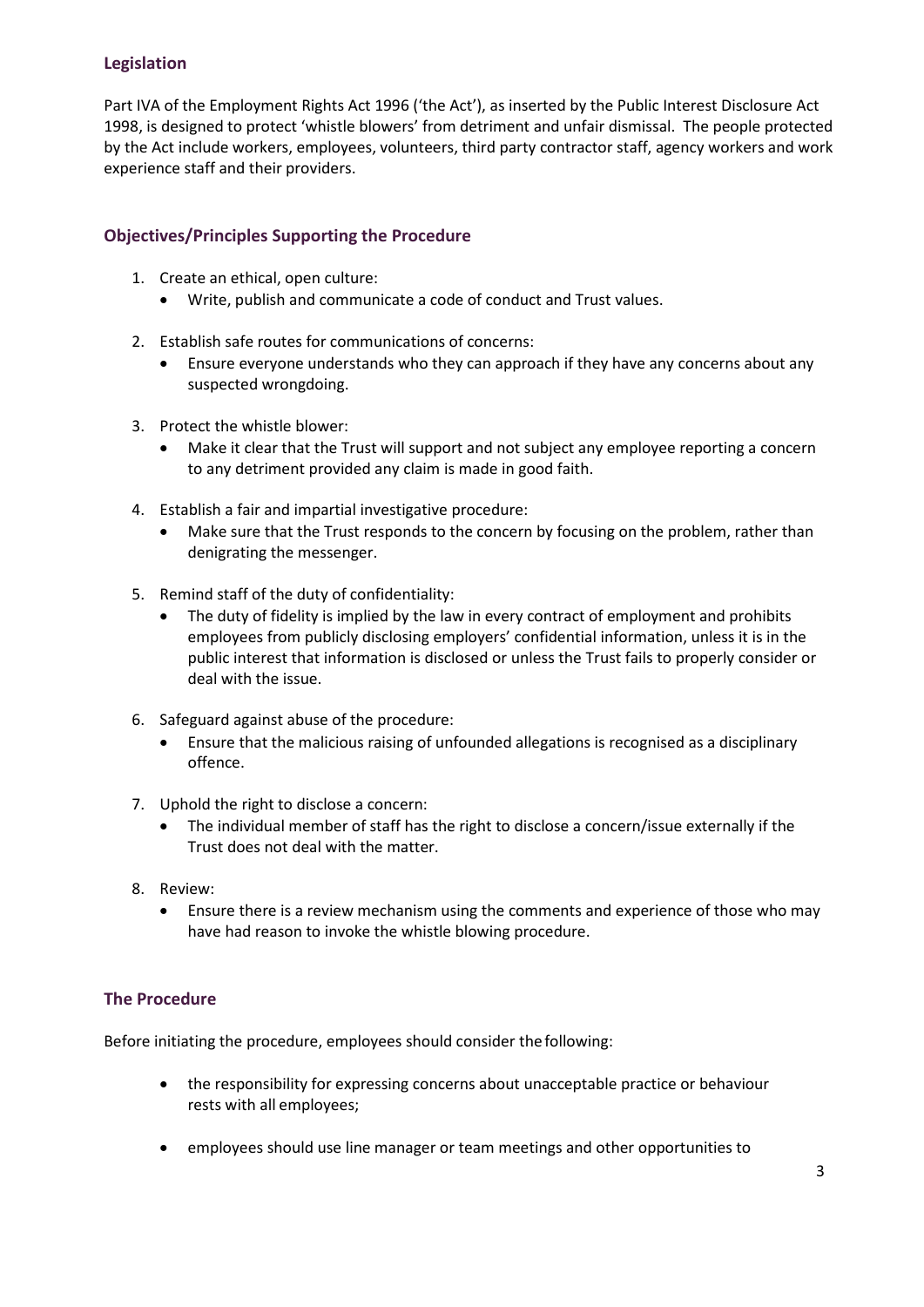raise questions and seek clarification on issues which are of a day-to-day concern;

• whilst it can be difficult to raise concerns about the practice or behaviour of a colleague, employees must act to prevent an escalation of the problem and to prevent themselves being potentially implicated.

#### <span id="page-4-0"></span>**Instigating the Procedure**

All employees have the right to raise concerns, which could be about the actions of other employees, private contractors, governors, volunteers and the Trust.

Concerns raised by employees about their own conditions of service, should be addressed via the Grievance Procedure or, if the matter relates to salary, the salary review procedures documented in the Pay Policy.

All parties need to agree that the issue raised will be kept confidential while the procedure is in process.

The Complainant (the person raising the concern) should:

- i. Raise their concern with their line manager or a member of the senior leadership team/trust leadership team. This may be done verbally or in writing. The complainant has the right to have the matter treated confidentially.
- ii. If the line manager, or senior member of staff, believes that it is appropriate to use the Whistle Blowing procedure, the line manager, or member of the senior leadership team/trust leadership team, should contact the Head of Safeguarding and Inclusion or the Executive Assistant to the CEO (the Assessor) within 5 working days of receiving the complaint
- iii. Should it be alleged that the Head of Safeguarding and Inclusion and/or the Executive Assistant to the CEO are involved in the alleged malpractice, a member of the trust leadership team should be contacted to act as the Assessor.
- iv. If the complainant feels unable to raise their concern with their line manager or senior member of staff in the first instance, they may contact the Assessor direct. If this occurs the complainant will be asked to justify why they feel unable to raise the concern with their line manager or the senior member of staff.

#### <span id="page-4-1"></span>**Stage One**

The Assessor should:

- i. Interview the complainant within seven working days, in confidence, or earlier if there is an immediate danger to loss of life or serious injury;
- ii. Obtain as much information as possible from the complainant about the grounds for the belief of malpractice;
- iii. Consult with the complainant about further steps which could be taken;
- iv. Advise the complainant of the appropriate route if the matter does not fall under the Trust's Whistle blowing Procedure;
- v. Report all matters raised under this procedure to the CEO and the chair of the board of directors.

At the initial meeting the Assessor should establishthat:

- there is genuine cause and sufficient grounds for the concern; and
- the concern has been appropriately raised via the Whistle-blowing Policy.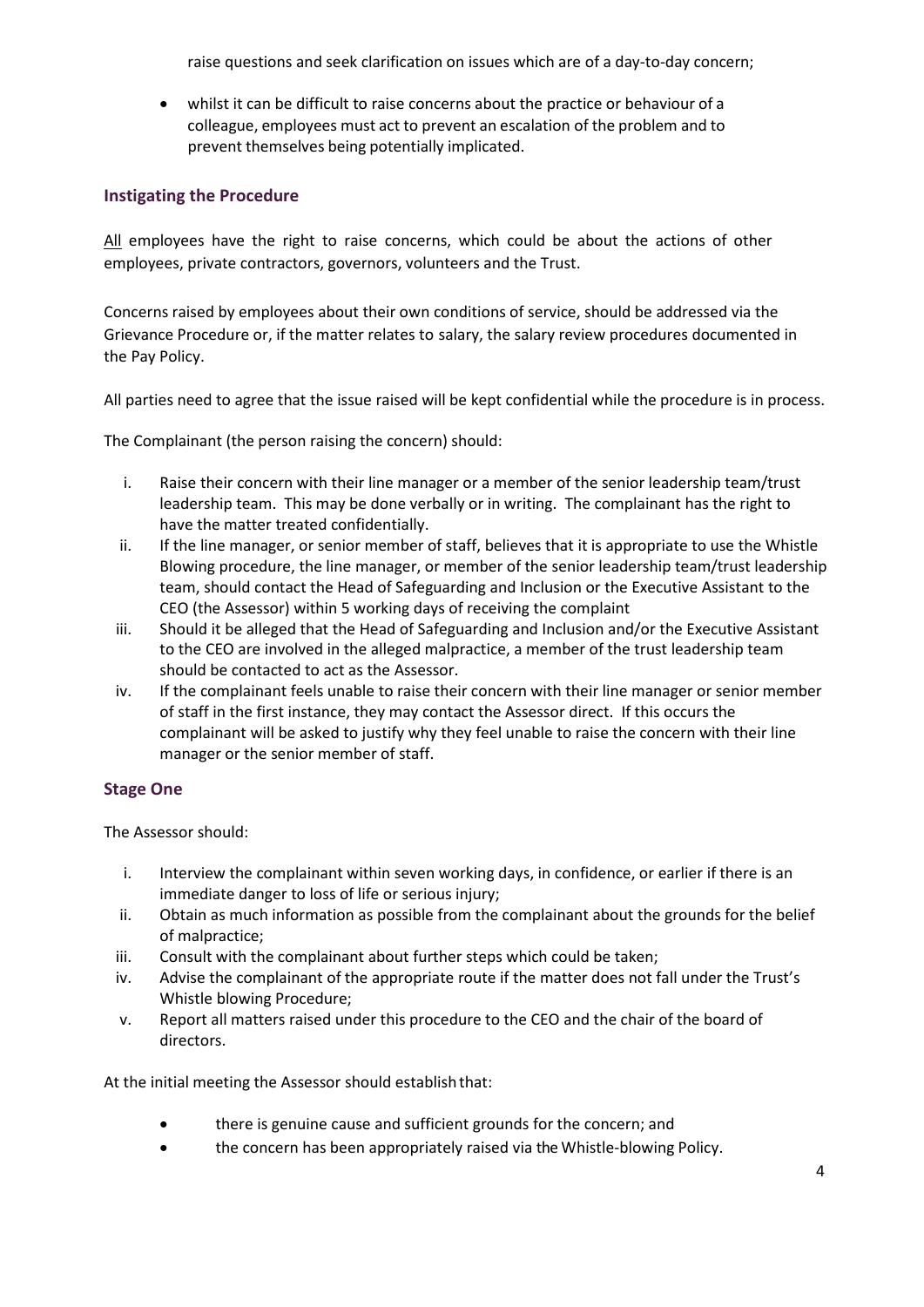The Assessor should ask the employee, to put their concern(s) in writing, if they have not already done so. If the employee is unable to do this, the Assessor will take down a written summary of their concern/s and provide them with a copy after the meeting and ask the employee to confirm that it represents an accurate summary of their meeting. The Assessor should make notes of the discussions with the employee. The employee's letter and/or Assessor's notes should make it clear that the employee is raising the issue via the Whistle-blowing procedure and provide:

- the background and history of the concerns; and
- names, dates and places (where possible); and
- the reasons why the employee is particularly concerned about the situation.

The employee should be asked to date and sign their letter and/or the notes of any discussion. The Assessor should positively encourage the employee to do this, as a concern expressed anonymously is much less powerful and much more difficult to address, especially if the letter/notes become evidence in other proceedings, e.g. an internal disciplinary hearing.

The Assessor should follow the policy as set out above and in particular explain to the employee:

- what steps they intend to take to address the concern;
- how they will communicate with the employee during and at the end of the process; and that a written response will generally be sent out within ten working days.
- that their identity will be protected as far as possible, but should the investigation into the concern require the employee to be named as the source of the information, that this will be discussed with the employee before their name is disclosed;
- that the need for confidentiality may prevent the Trust from giving the employee specific details of any investigation or disciplinary action taken as a result of the concern raised;
- that the Trust will do all that it can to protect the employee from any detriment arising from raising the concern;
- that the matter will be taken seriously and investigated immediately; and
- that if the employee's concern, though raised in good faith, is not confirmed by the investigation, no punitive action will be taken against them.
- The Assessor should explain to the employee, as a matter of fact, that:
	- if clear evidence is uncovered during the investigation that they have made a malicious or vexatious allegation, disciplinary action may be taken against them; and
	- the investigation may confirm their allegations to be unfounded in which case the Trust will deem the matter to be concluded and they will be expected not to raise the concern again, unless new evidence becomes available.

At the interview with the Assessor, the complainant may be accompanied by a recognised trade union representative or a work colleague. The Assessor may be accompanied by a member of staff to take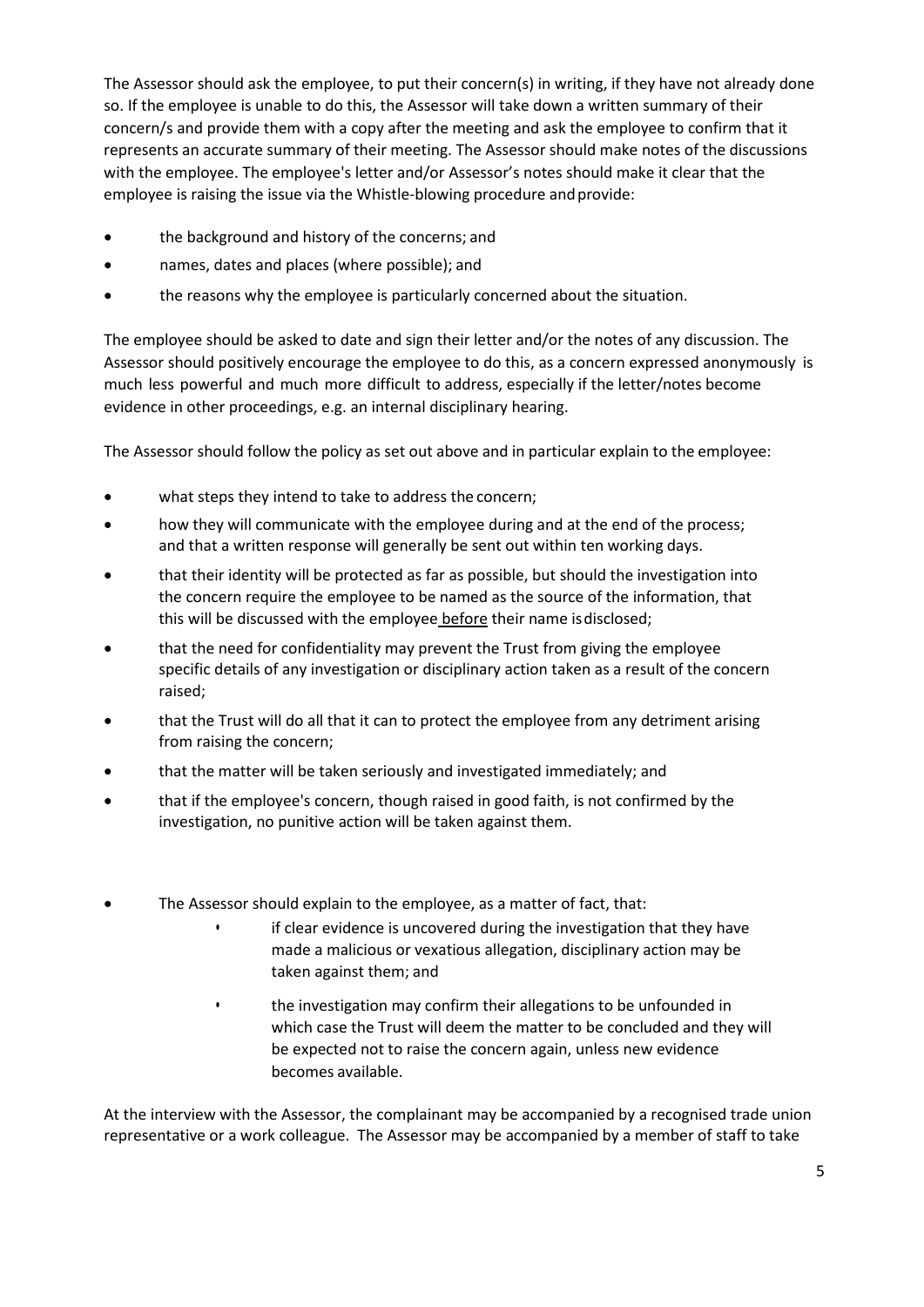notes, who may also be a local committee clerk. The Assessor may also want to have the assistance of HR and if this is the case, they should contact them prior to the meeting.

#### <span id="page-6-0"></span>**Stage Two**

Within ten working days of the interview, the Assessor will recommend to the CEO and the chair of the board of directors one or more of the following:

- i. the matter be investigated internally by the Trust;
- ii. the matter be investigated by the external auditors appointed by the Trust;
- iii. the matter be reported to the Department for Education
- iv. the matter be reported to the Police or LADO;
- v. the route for the member of staff to pursue the matter if it does not fall within this procedure; or
- vi. that no further action is taken by the Trust.

The grounds on which no further action is taken include:

- i. the Assessor is satisfied that, on the balance of probabilities, there is no evidence that malpractice within the meaning of this procedure has occurred, is occurring or is likely to occur;
- ii. the Assessor is satisfied that the complainant is not acting in good faith;
- iii. the matter is already (or has been) the subject of proceedings under one of the Trust's other procedures or policies;
- iv. the matter concerned is already the subject of legal proceedings, or has already been referred to the Police/LADO, the external auditors, the Department for Education, EFSA, or other public authority.

Should it be alleged that the CEO is involved in the alleged malpractice, the Assessor's recommendation will be made to the Trust's chair of directors alone.

The recipient of the recommendation will ensure that it is implemented unless there is good reason for not doing so in whole or in part. Such a reason will be reported to the Trust's board.

The complainant's identity will be kept confidential unless the complainant otherwise consents.

In the absence of such consent or grounds, the Assessor will not reveal the identity of the complainant except:

- i. where the Assessor is under a legal obligation to do so;
- ii. where the information is already in the public domain;
- iii. on a strictly confidential basis to a professionally qualified lawyer for the purpose of obtaining legal advice;
- iv. where it is essential that the complainant provides evidence at a disciplinary hearing or other proceedings.

The conclusion of any agreed investigation will generally be reported by the Assessor to the complainant within twenty working days following the commencement of the investigation. If the Assessor anticipates a longer period being required, the complainant should be kept informed.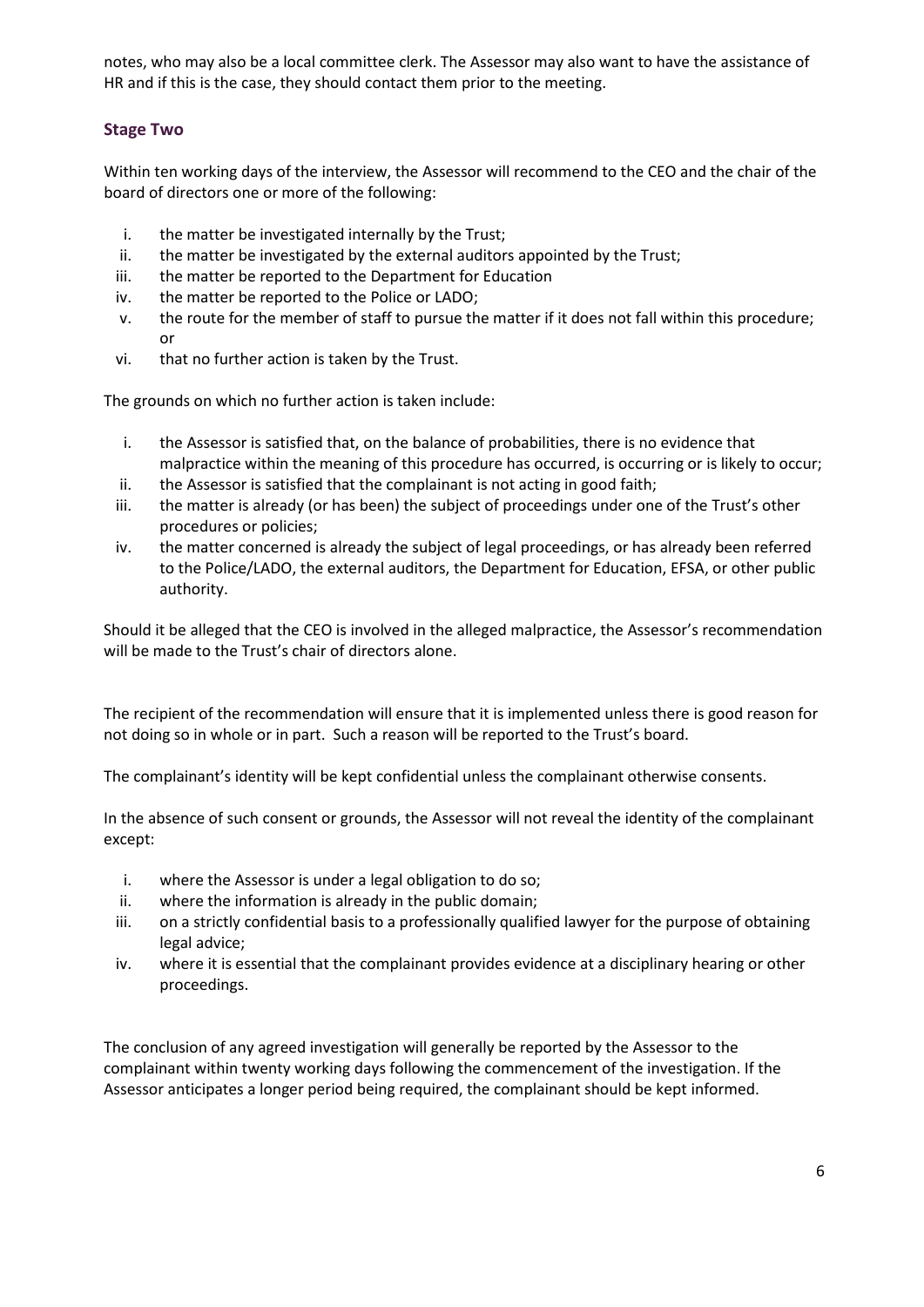All responses to the complainant will be made in writing and sent to the complainant's home address, sent by recorded delivery and/or by email should the complainant agree.

If the complainant has not had a response within the above time limits, they may appeal to the Trust's board of directors, or the Trust's external auditors if the complaint relates to the board, but will inform the Assessor before doing so.

The complainant may at any time disclose the matter on a confidential basis to a professionally qualified lawyer for the purpose of taking legal advice.

The Trust will ensure the complainant is protected from any repercussions and any form of detrimental treatment as a result of raising a concern.

#### <span id="page-7-0"></span>**Malicious Accusations**

If an allegation is made in good faith, but it is not substantiated, no disciplinary action will be taken against the person raising the concern. If, however, an allegation is made frivolously, maliciously or for personal gain by an employee, the Trust may investigate this under the Disciplinary Procedure which may result in their dismissal.

In the event of a false or malicious allegation being made, the subject of the complaint may have legal remedies available.

#### <span id="page-7-1"></span>**Anonymous Allegations**

Employees are encouraged to put their name to an allegation. Allegations expressed anonymously are much less powerful and more difficult to address, but they will be considered at the discretion of the Trust. In exercising the discretion, the factors to be taken into account would include:

- the seriousness of the issues raised;
- the credibility of the concern; and
- the likelihood of confirming the allegation from attributable sources.

If an individual has genuine concerns about reprisals if their name is revealed, they should speak with the Head of Safeguarding.

#### <span id="page-7-2"></span>**External Sources**

Whistle blowing to an external source without first going through the internal procedure is inadvisable without compelling reasons. A reason may be that the complainant is not content with the conclusion of the Assessor. In particular, approaches to the media without having gone through these procedures may be considered evidence of bad faith. Compelling reasons could be the involvement of the senior managers, serious health and safety issues, serious safeguarding issues or possible discrimination. The external sources which could be used are:

- i. Department for Education
- ii. Education and Skills Funding Agency <https://www.gov.uk/government/organisations/education-and-skills-funding-agency>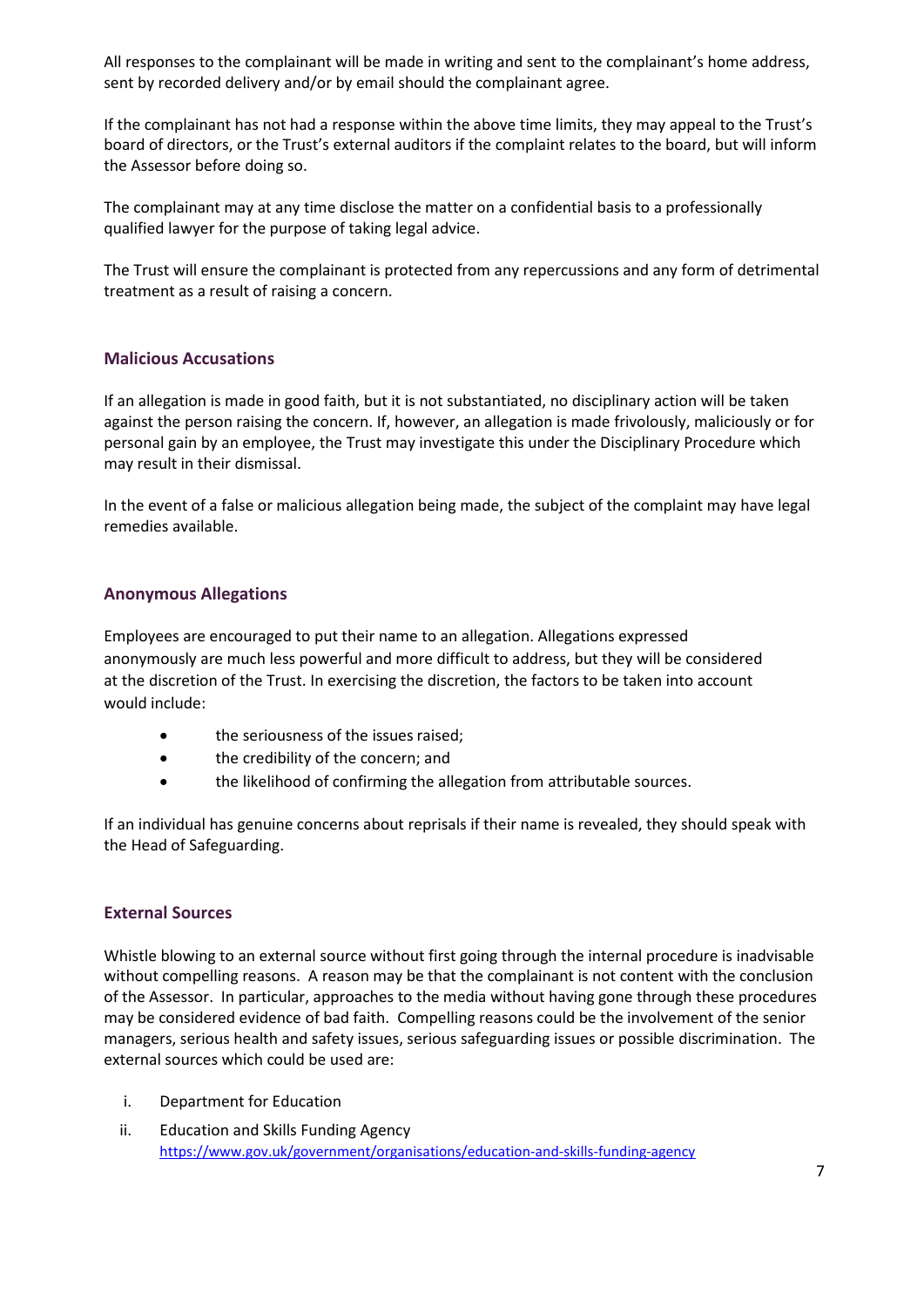- iii. Member of Parliament
- iv. National Audit Office i.e. Health and Safety Executive.
- v. Police
- vi. LADO
- vii. NSPCC Whistleblowing helpline: 0800 0280285 Email[:help@nspcc.org.uk](mailto:help@nspcc.org.uk)
- viii. Trade union
- ix. Information Commissioner <https://ico/org/uk/>
- x. Local Citizens Advice Bureau
- xi. Health and Safety Executive -http://www.hse.gov.uk
- xii. Relevant professional body or regulatory organisation
- xiii. HM Revenue & Customs
- xiv. The Environment Agency
- xv. Protect *\* Protect is a registered charity that employees can contact for advice to assist them in raising concerns about poor practice atwork*

If the matter is taken outside the Trust, it is the employee's responsibility to ensure that confidential information is not disclosed, i.e. confidential information, in whatever format, is not handed over to a third party.